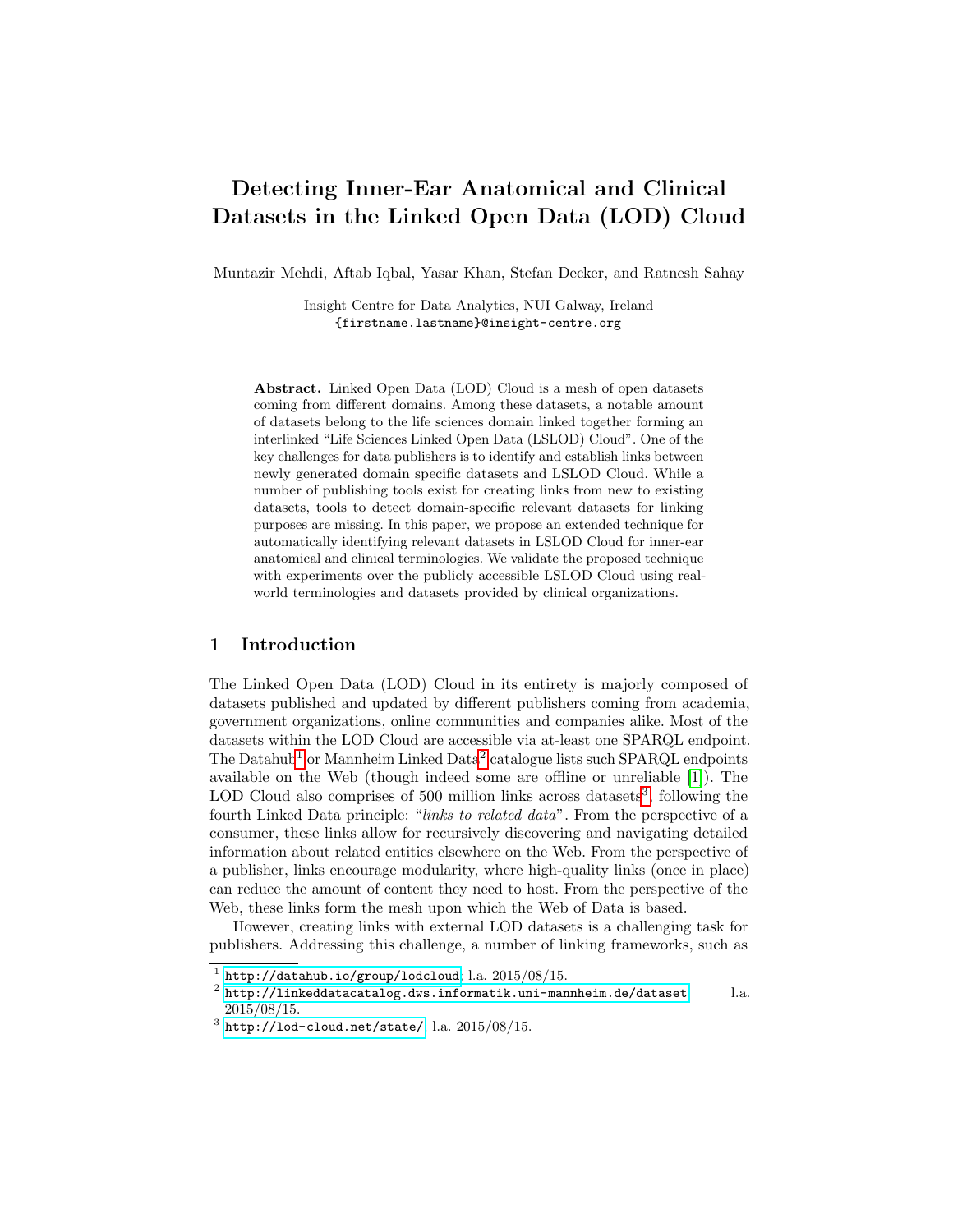Silk [\[11\]](#page-7-1) and LIMES [\[7\]](#page-7-2), have been proposed to help publishers link their local datasets to a remote LOD dataset. Given that there are now hundreds of remote datasets and many of them are black-boxes that do not describe their content [\[1\]](#page-7-0), in practice it becomes a challenging task for a publisher to find potential datasets in order to setup links with the LOD Cloud. Currently, new publishers require knowledge of available LOD datasets. The publishers thus search and manually inspect the LOD datasets. In certain cases, the content of remote datasets are usually described using VoID[4](#page-1-0) , SPARQL 1.1 Service Descriptions, and specialized vocabulary (or ontology), which may help, but these are not available for many endpoints [\[1,](#page-7-0) [10\]](#page-7-3).

This paper is based on our previous work of finding clinical trial datasets in the LOD Cloud [\[5,](#page-7-4) [6\]](#page-7-5), specifically in LSLOD Cloud. Our main focus is on Exact Literal Matching: a direct look-up of domain-specific keywords/terms, meaning an exact case-sensitive phrase match. In this paper we extend our proposed "Multi Matching" algorithm [\[6\]](#page-7-5) by (i) removing duplicate literal matching results and reducing the overall query execution time; and (ii) validating the extended algorithm on a real-life cochlea (inner-ear) datasets and terminologies. The approach presented in this paper will work for any remote dataset accessed via a SPARQL endpoint and will involve efficient look-ups, as opposed to inefficient post-filtering (REGEX Filters) and non-standard SPARQL (Full-text Search). Further, we present comparative evaluation of our previously proposed approaches and approach presented in this paper for a real-world use case. The rest of the paper is as follows: Section [2](#page-2-0) presents our methodology and describes the extension of our previous work to query SPARQL endpoints in order to determine their relevance. Section [3](#page-3-0) presents evaluation of our proposed approaches using different metrics, seeking relevant LSLOD datasets for interlinking. Section [4](#page-6-0) discusses related work and Section [5](#page-6-1) concludes this paper. Before moving to the next section, we introduce our motivating scenario involving data providers who wish to publish their corpora as Linked Data.

Motivating Scenario: Our work is conducted in the context of the SIFEM EU project<sup>[5](#page-1-1)</sup>, which aims at developing a semantic infrastructure interlinking an open source Finite Element Tool [\[2\]](#page-7-6) with existing data, models and new knowledge for the multi-scale modeling of the inner-ear with regards to the sensorineural hearing loss. One of the core goals of the project is to publish biomedical datasets provided by the consortium partners as high-quality Linked Data.

<span id="page-1-2"></span>

| Category           | <b>Example Terms</b>                                                                                                                                          |
|--------------------|---------------------------------------------------------------------------------------------------------------------------------------------------------------|
|                    | Inner Ear Anatomy afferent neuron, apex of cochlea, auditory nerve, basilar membrane<br>of cochlea, bony labyrinth, hair cell, lower turn of the cochlea etc. |
| Clinical Variables | audiometry, bone vibrator, electrical noise, micro ct image, myo-<br>genic noise, rarefaction, rinneTest, surface electrode etc.                              |

Table 1: Example terms from datasets.

<span id="page-1-0"></span> $^4$  <http://www.w3.org/TR/void/>; l.a.  $2015/08/15$ .

<span id="page-1-1"></span> $^5$  <http://www.sifem-project.eu/>; l.a.  $2015/08/15$ .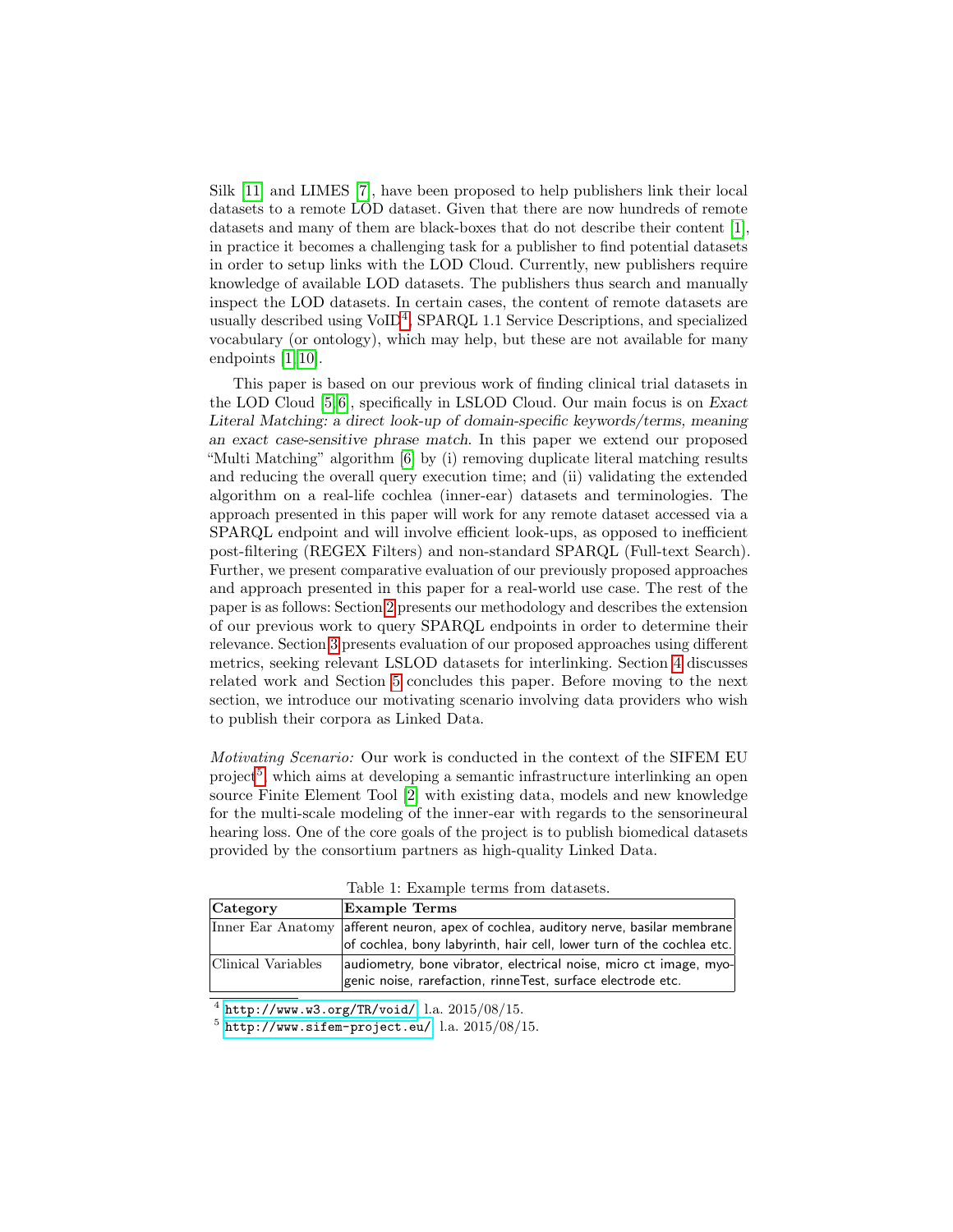The SIFEM terminologies<sup>[6](#page-2-1)</sup>, (Table [1](#page-1-2) provides some examples of Terminologies) are used for the identification of potential LSLOD datasets. The life sciences community have been very active within the Linking Open Data movement. Of the 1,014 linked datasets that are contained in LOD Cloud, 83 datasets relate to life sciences, incorporating 3 billion facts and 191 million links in order to form LSLOD Cloud. The proposed method in this paper probe SPARQL endpoints of LSLOD datasets for detecting inner-ear anatomy and clinical datasets for linking.

# <span id="page-2-0"></span>2 Methodology: Detect Matching

The Detect Matching technique, presented in this paper, uses the Query Terms (QTerms) generated using our previously proposed tools given in [\[5\]](#page-7-4). The QTerms are used to probe SPARQL endpoints in order to find relevant LSLOD datasets. Each of the approach (Multi-Matching  $(\mu$ MATCH) [\[6\]](#page-7-5), and Detect Matching given in this paper) takes as input a set of QTerms and a list of URLs for different SPARQL endpoints (SEndpoints). We generate SEndpoints by logging URLs of all candidate SPARQL endpoints in a particular domain. For our use-case, we created a list of SEndpoints specifically for the life sciences domain. Therefore, we considered 35 SPARQL endpoints that are made publicly available by Bio2RDF[7](#page-2-2) .

| Input: A QTerm, A language tag (lang-tag)                  |                                                                                                  |  |
|------------------------------------------------------------|--------------------------------------------------------------------------------------------------|--|
|                                                            | Output: A finite set of SPARQL endpoints (EPSet)                                                 |  |
| 1 $SEndpoints := set of cataloged LSLOD SPARQL Endpoints;$ |                                                                                                  |  |
| $\mathbf{2}$<br>з                                          | for EP in SEndpoints do<br>$values := ProcessTerm(QTerm, lang-tag);$                             |  |
| 4                                                          | $add := \text{QueryAndLog}(values, EP);$                                                         |  |
| 5                                                          | if $add = true$ then                                                                             |  |
| в                                                          | $EPSet := EPSet \cup \{EP\};$                                                                    |  |
| 7                                                          | end                                                                                              |  |
| 8 end                                                      |                                                                                                  |  |
|                                                            | 9 return $EPSet$ :                                                                               |  |
|                                                            | 10 ProcessTerm( $QTerm$ , lang-tag)                                                              |  |
| 11                                                         | $PCase :=$ Proper Case QTerm; $LCase :=$ lower case QTerm; $UCase :=$ UPPER CASE QTerm;          |  |
| 12                                                         | $Type dQTerm := TypedQTerm;$                                                                     |  |
| 13                                                         | $Type dPCase := Typed PCase$ ; $Type dLCase := Typed LCase$ ; $Type dUCase$ ; = Typed $UCase$ ;  |  |
| 14                                                         | //Type := http://www.w3.org/2001/XMLSchema#string                                                |  |
| 15                                                         | values := $QTerm$   PCase   LCase   UCase                                                        |  |
| 16                                                         | $QTerm@lang-tag$    $PCase@lang-tag$    $LCase@lang-tag$    $UCase@lang-tag$    $UCase@lang-tag$ |  |
| 17                                                         | $TypedQTerm$   TypedPCase   TypedLCase   TypedUCase;                                             |  |
| 18                                                         | return values;                                                                                   |  |
| 19<br>20                                                   | QueryAndLog(values, EP)<br>$match := false;$                                                     |  |
| 21                                                         | $Query := \text{create SPARQL query};$                                                           |  |
| 22                                                         | $Result := supply$ Query to EP and retrieve results;                                             |  |
| 23                                                         | if Result not empty then                                                                         |  |
| 24                                                         | $match := true;$                                                                                 |  |
| 25                                                         | $log$ $Result:$                                                                                  |  |
| 26                                                         | end                                                                                              |  |
| 27                                                         | $return \; match:$                                                                               |  |

<span id="page-2-3"></span><span id="page-2-1"></span> $^6$  [http://www.sifem-project.eu/sites/default/files/sigUploadedFiles/D5.4.](http://www.sifem-project.eu/sites/default/files/sigUploadedFiles/D5.4.1_Clinical%20Knowledge%20Documentation_final.pdf) [1\\_Clinical%20Knowledge%20Documentation\\_final.pdf](http://www.sifem-project.eu/sites/default/files/sigUploadedFiles/D5.4.1_Clinical%20Knowledge%20Documentation_final.pdf); l.a. 2015/08/15.

<span id="page-2-2"></span> $^7$  <http://download.bio2rdf.org/release/3/release.html>; l.a.  $2015/08/15$ .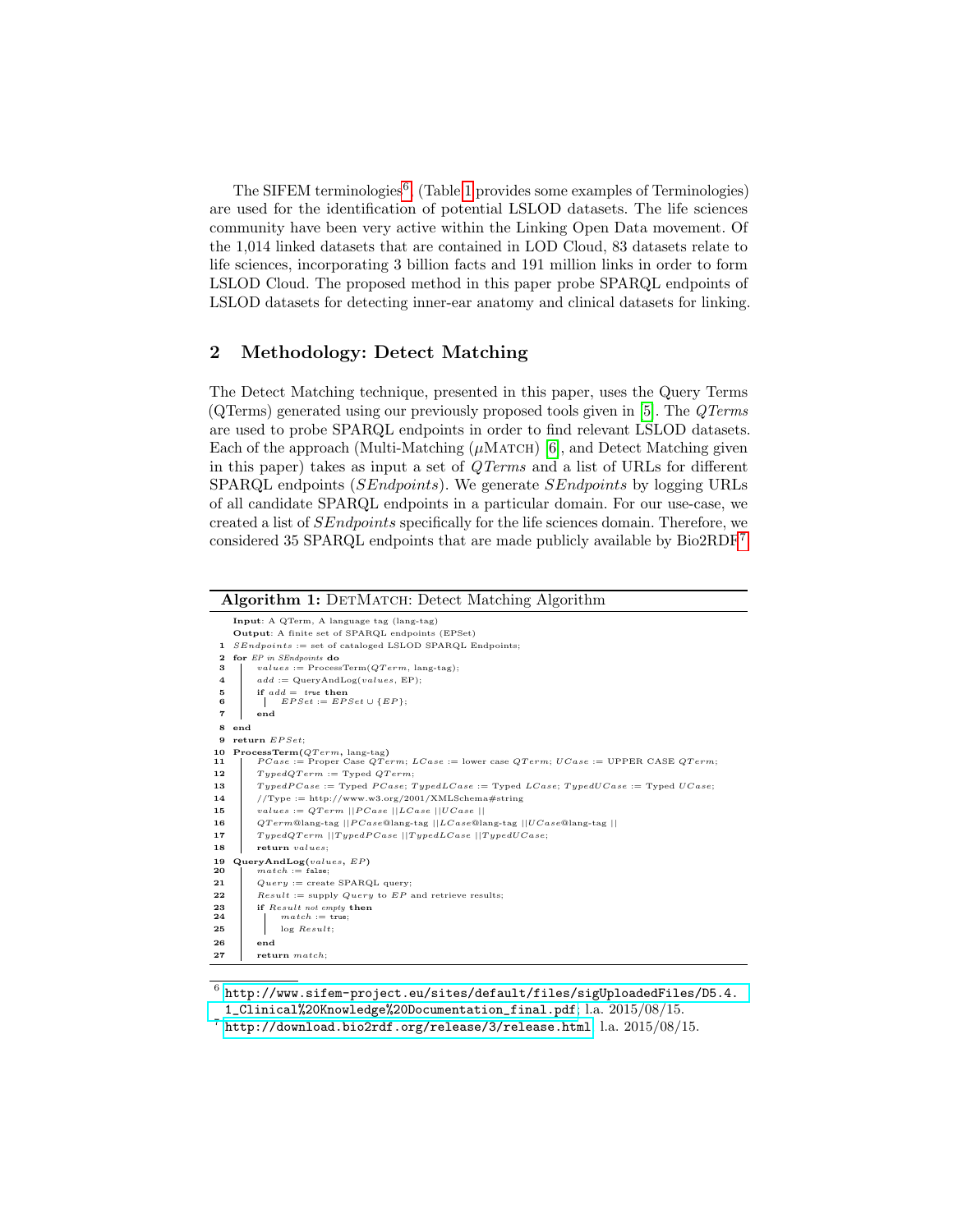In [\[6\]](#page-7-5), we presented Direct-Matching (DMATCH) approach that creates a single SPARQL query per  $QTerm$  and Multi-Matching  $\mu$ MATCH approach that creates eight different SPARQL queries for each  $QTerm$ . Although, ( $\mu$ MATCH) covers possible variants for a QTerm that may exist at a specified SPARQL endpoint but it is a costly operation (as we observe later in the Section [3\)](#page-3-0), because each QTerm is queried eight times on a specified SPARQL endpoint. A QTerm can be represented with and without a language tag in a specific LSLOD dataset. For example, consider a *QTerm* that appears as "cochlea" and "cochlea"@en on a particular LSLOD dataset, therefore,  $\mu$ MATCH consider hits twice for the same *QTerm*. Our third approach is refined to exploit the **VALUES** clause provided in SPARQL 1.1, which can be used to provide a list of values that are used for query evaluation. By using VALUES keyword, we are able to supply all possible variants (e.g., Cochlea, cochlea, COCHLEA, Cochlea@en,Cochlea@en, cochlea@en, COCHLEA@en) for a QTerm in a single SPARQL query rather than executing multiple queries on a specified SPARQL endpoint (as shown in the Listing [1.1\)](#page-3-1). Moreover, using the VALUES feature of SPARQL 1.1, we are able to eliminate the duplicate matched results for a single QTerm. The pseudo-code of DETMATCH is shown in Algorithm [1.](#page-2-3)

```
SELECT DISTINCT ?s ?p WHERE {
 ? s ? p ? o .
 VALUES ?o {<br>"Cochlea" "Cochlea" "cochlea" "COCHLEA"
 " Cochlea" @en  " Cochlea" @en<br>" cochlea" @en  "COCHLEA" @en
                  \hat{r} http ://\ldots/ \ldots/ XMLSchema\#string
 . . . . . . . }
```
Listing 1.1: Example SPARQL query for DETMATCH approach.

# <span id="page-3-0"></span>3 Evaluation

In Section [2,](#page-2-0) we presented three different approaches to probe public SPARQL endpoints for its relevance to a local dataset. In this section, we will compare the results of our proposed approaches by carrying out a series of experiments on the datasets provided by our clinical partners. All experiments were conducted on a computer running 64-bit Windows7 OS, with 4GB RAM and an Intel Core i5 (2.53 GHz) CPU. We use a MySQL RDBMS to store experimental data, including the endpoints to search and the results of successful queries. For experimentation, we consider a total of 220 clinical terminologies (CTerms) (some terminologies are exemplified in Table [1\)](#page-1-2), which results in a total of 589 Query Terms (QTerms). And as mentioned in Section [2,](#page-2-0) we consider a total of 35 public endpoints from Bio2RDF. Queries are sent to the public endpoints over HTTP using the standard SPARQL protocol.

#### 3.1 Results

We compare the results of our experiments based on three metrics: (i)Matched Results (MR):represents the total number of query results obtained for all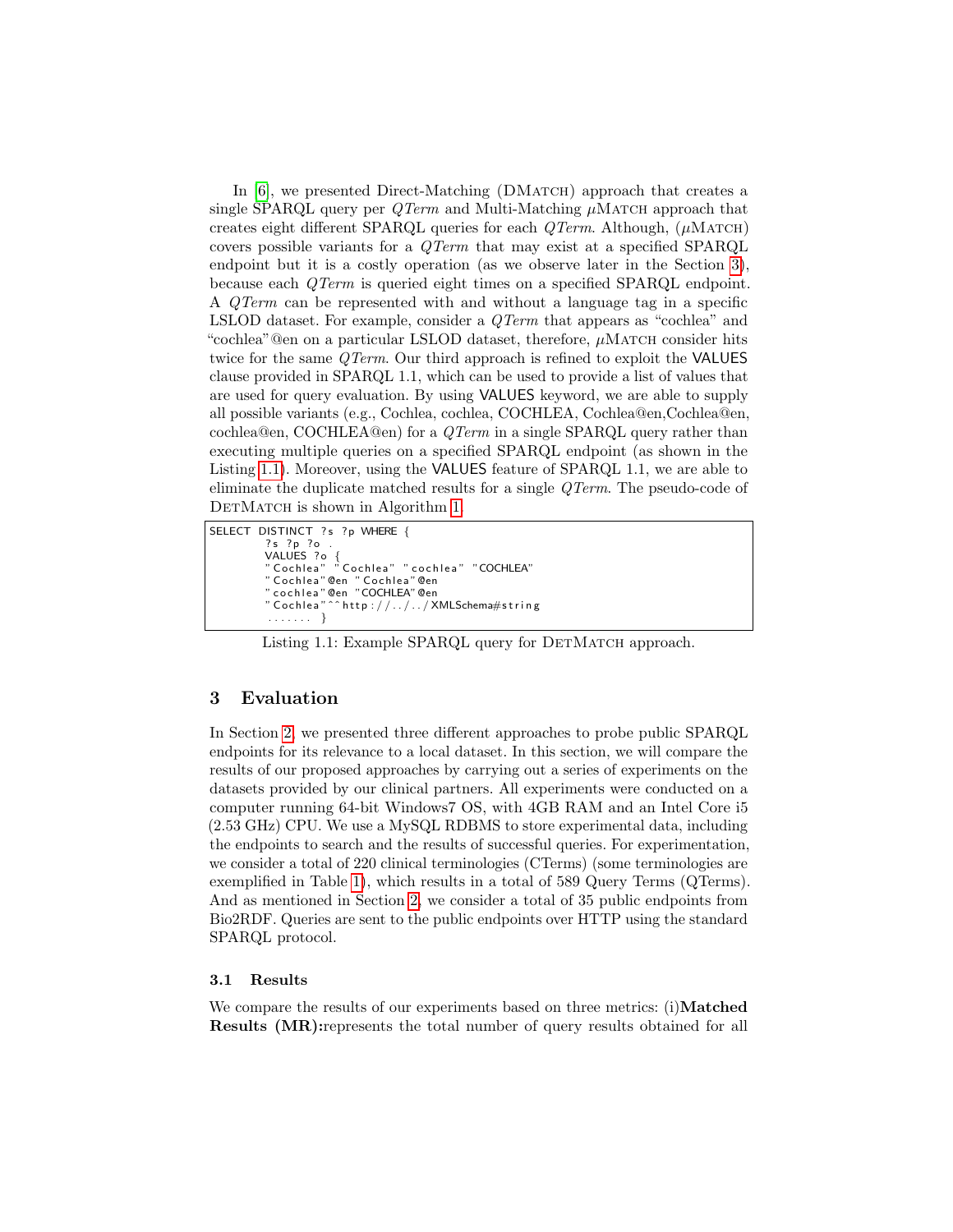terms against all SPARQL endpoints; (ii) Matched Terms (MT): represents the number of distinct terms for which non-empty results were found for at least one SPARQL endpoint; and (iii) Matched Endpoints (ME): represents the number of distinct endpoints for which some term generated a non-empty result [8](#page-4-0) .

A detailed comparison of MT, MR and ME based on the three approaches (DMATCH,  $\mu$ MATCH and DETMATCH) is presented in Fig. [1–3](#page-4-1) respectively. In general, we see a significant increase in the number of matched terms (cf. Fig. [1\)](#page-4-1) when comparing DMATCH approach against  $\mu$ MATCH and DETMATCH approaches. This is obvious due to the usage of different variants (i.e., lowercase, uppercase, proper case etc.) for each QTerm while probing SPARQL endpoints. The reason behind same number of matched terms for  $\mu$ MATCH and DETMATCH is because of using VALUES clause for DETMATCH to supply all possible variants for each  $QTerm$  in a single SPARQL query whereas in  $\mu$ MATCH, we executed multiple queries to cover all possible variants for each QTerm.

<span id="page-4-1"></span>

Fig. 1: Matched (MT) comparison. Terms Fig. 2: Matched Results Fig. 3: (MR) comparison. Matched Endpoints (ME) comparison.

The significant increase in the number of matched terms (MT) subsequently increases the number of matched results (MR) for  $\mu$ MATCH and DETMATCH in contrast to DMATCH approach (cf. Fig. [2\)](#page-4-1). Comparing the matched results of  $\mu$ MATCH against DETMATCH (cf. Fig. [2\)](#page-4-1), we see a decline in the later approach. The reason is the elimination of duplicate matched results for a  $QTerm$  using DETMATCH approach, which is not handled in  $\mu$ MATCH due to the usage of multiple queries. For example, consider an example term oxytocic that is contained in the BioPortal SPARQL endpoint<sup>[9](#page-4-2)</sup>. This term is defined using dct:title and obo:exact synonym predicates with the values "oxytocic"@en and "oxytocic"∧∧http://www.w3.org/2001/XMLSchema#string respectively. In the case of DETMATCH, the term oxytocic is matched only once but in the case of  $\mu$ MATCH, it is matched twice due to the usage of multiple variants for a *QTerm*. With respect to the number of SPARQL endpoints that are matched (cf. Fig. [3\)](#page-4-1),

<span id="page-4-2"></span><span id="page-4-0"></span> $8$  To illustrate these metrics, consider an example where a set of two  $QTerms = \{$ "afferent", "neuron" } is searched using either DMATCH,  $\mu$ MATCH or DETMATCH on  $SEndpoints = \{$  "BioPortal", "ClinicalTrials", "MeSH" }, where the returned results contained 3 matches of "neuron" in "BioPortal", 2 matches in "ClinicalTrials" and 1 match in "MeSH". Similarly, the returned results for "afferent" had 0 matches in "BioPortal", "ClinicalTrials" and "MeSH". Then  $MR = 6$ ,  $MT = 1$  and  $ME = 3$ .  $^9$  <http://bioportal.bio2rdf.org/sparql>; l.a.  $2015/08/15$ .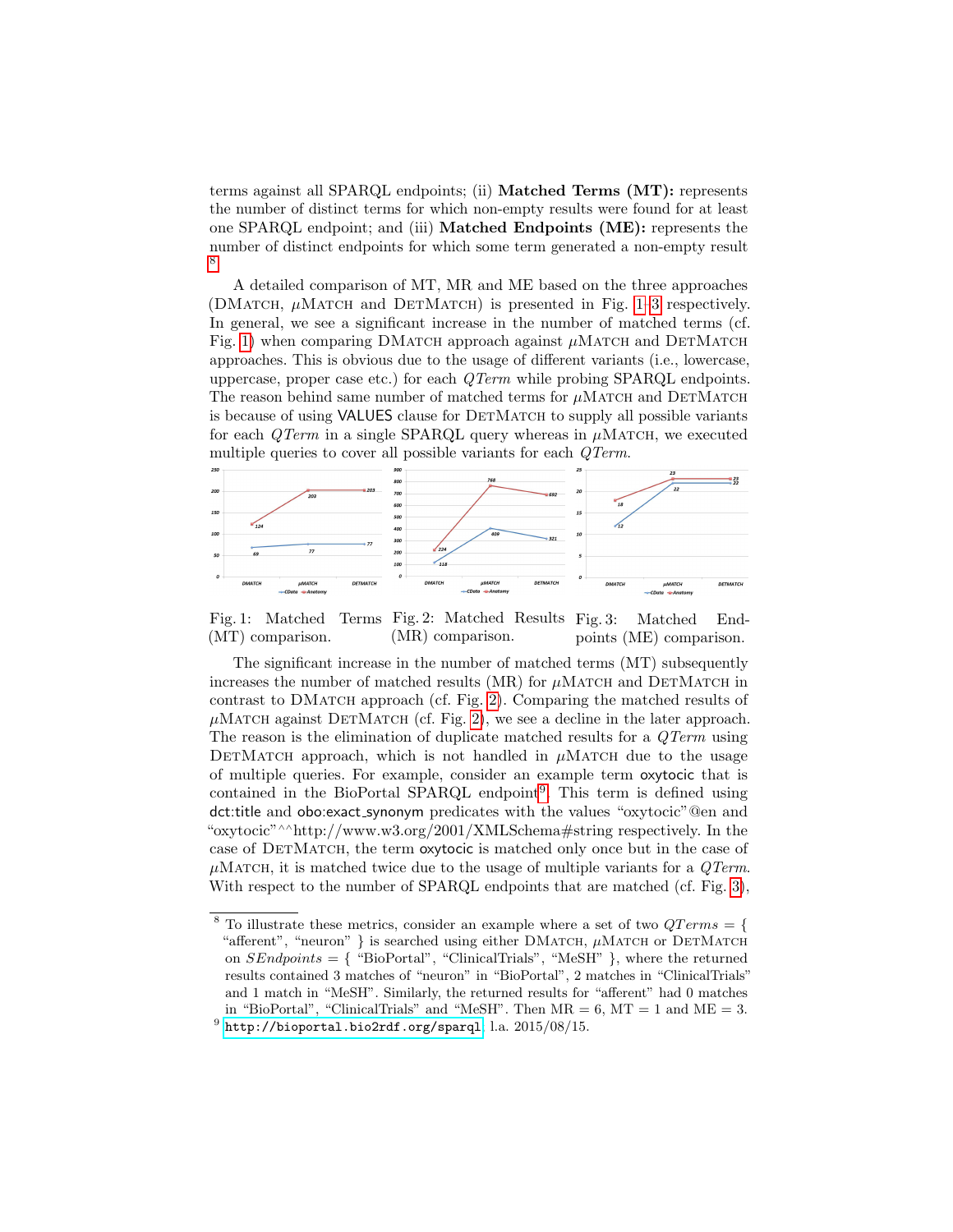we observe that  $\mu$ MATCH and DETMATCH produce better results than DMATCH approach because of the usage of different possible variants for each QTerm.

Finally, we compare the query execution time for the three approaches (DMATCH,  $\mu$ MATCH and DETMATCH). The time (in seconds) is calculated based on the execution time of all QTerms (that are present in one dataset) on a specific SPARQL endpoint. Fig. [4](#page-5-0) shows the average query execution time (based on 35 SPARQL endpoints that are considered) for the three different approaches on our datasets.

<span id="page-5-0"></span>

Fig. 4: Query execution time.

From Fig. [1](#page-4-1) and Fig. [3,](#page-4-1) we see that  $\mu$ MATCH and DETMATCH have identified same number of matched terms as well as SPARQL endpoints but the overall execution time of  $\mu$ MATCH is much higher than that of DETMATCH (cf. Fig. [4\)](#page-5-0). The reason is,  $\mu$ MATCH executes eight SPARQL queries per  $QTerm$ , however, DETMATCH uses all possible combinations for a  $QTerm$  in a single SPARQL query, thus reducing the overall query execution time. Similarly, it can also be noticed that the query execution time of  $DETMATCH$  (cf. Fig. [4\)](#page-5-0) is slightly higher than that of DMATCH, with the amount of returned results as better as  $\mu$ MATCH (cf. Fig. [1](#page-4-1) and Fig. [3\)](#page-4-1).

In this section, we have presented results of three different approaches (DMATCH,  $\mu$ Match and DETMATCH) to probe SPARQL endpoints for its relevance to a local dataset. By evaluating the results based on three different metrics (MT,  $MR$  and  $ME$ ) along with query execution time, we see that  $DETMATCH$  approach turns out to be the best option for discovering external LSLOD datasets that are potential targets for interlinking with local dataset. The reason is, DETMATCH has the ability to state all possible variants for each  $QTerm$  in a single SPARQL query, which lacks in the DMATCH approach and not cost effective in the case of  $\mu$ MATCH approach due to the 8 $\times$  query-load. From the publisher's perspective, if completeness of results is primarily important with less importance to the efficiency of discovery process (execution time), then we can say that  $\mu$ MATCH and DMatch approaches are best suited for discovering public SPARQL endpoints that are potential targets for interlinking to a local dataset.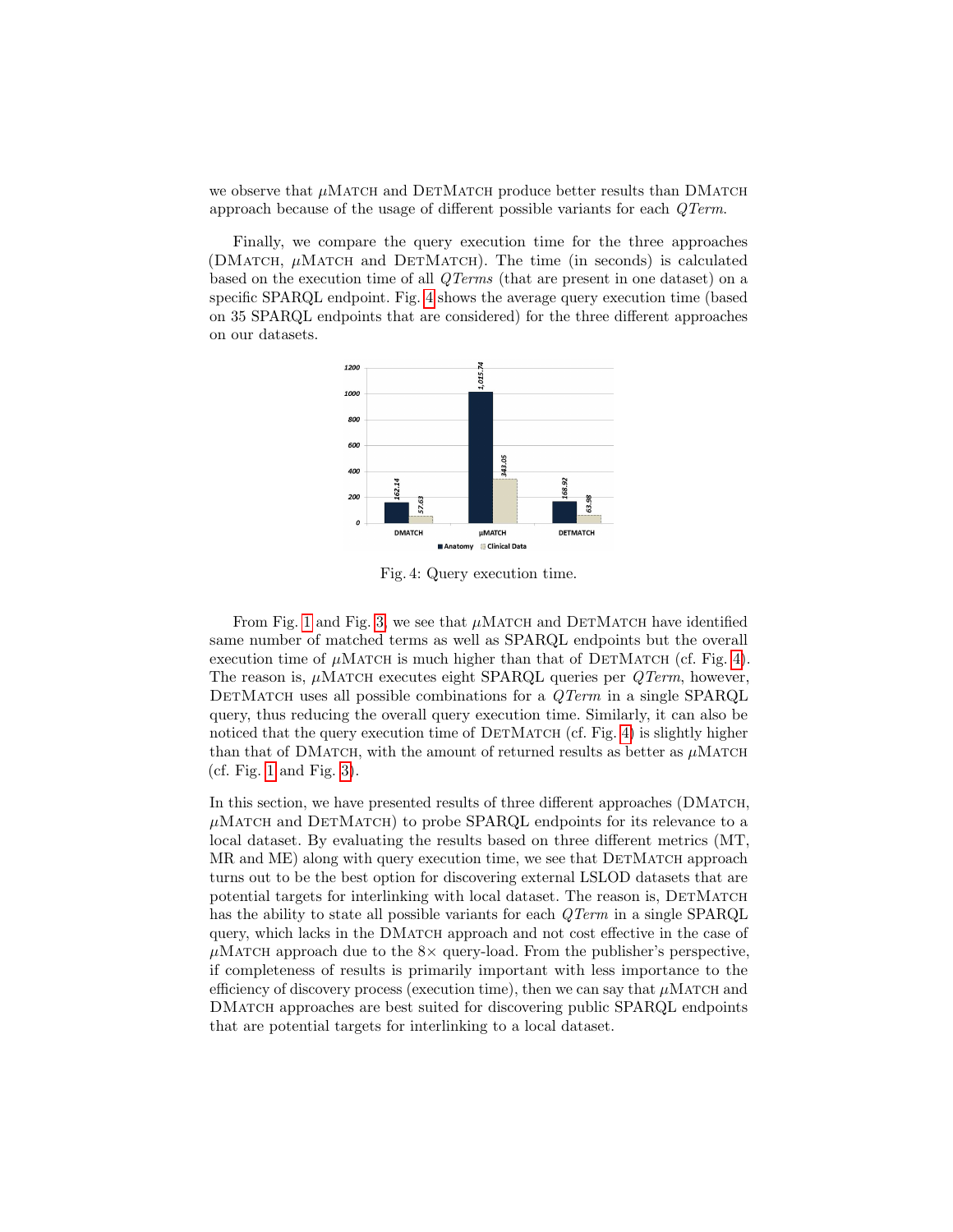### <span id="page-6-0"></span>4 Related Work

This work aims to find relevant datasets on the LOD Cloud, LSLOD in particular. In past the majority of approaches taken in exploiting the generic and noisy LOD Cloud are performed in two categories (i) identify schema-level links (using rdfs:subClassOf, owl:equivalentClass) between class hierarchies among different RDF and OWL datasets; and (ii) identify instance-level links (using *owl:sameAs*) among different RDF and OWL datasets.

Instance-level links: Leme at al. [\[3\]](#page-7-7) identifies datasets for interlinking and ranks them using probability measures based on a set of analyzed features. The proposed approach suggests links amongst different data sources using high level information, while schema- or instance-level information is not taken into account. Nikolov et al. [\[8,](#page-7-8) [9\]](#page-7-9) propose an approach to identify relevant datasets for interlinking consisting of two steps: (1) searching relevant entities in other datasets using keywords; and (2) filtering irrelevant datasets based on semantic concept similarities using ontology matching techniques. We previously mentioned that there are a number of linking frameworks available for Linked Data, including Silk [\[11\]](#page-7-1) and LIMES [\[7\]](#page-7-2). Both of these works provide a declarative language for guiding the creation of links between datasets based on predicates. However, both of these tools presume that a SPARQL endpoint for the target dataset is specified in the input. Our work addresses the prior step of identifying public endpoints of LSLOD datasets that are interesting to link to. Maali et al. [\[4\]](#page-7-10) propose an extension of the Google Refine tool to curate and RDFize local datasets. The extension can help find legacy URIs for entities from target endpoints specified by the user. The authors propose using custom full-text search over SPARQL endpoints to find relevant URIs for keyword terms in the local dataset; e.g., using bif:contains over Virtuoso endpoints. However, they presume that the endpoints of interest are manually specified by the user. Other works have discussed the difficulties of discovering relevant SPARQL endpoints on the Web. For example, Buil Aranda et al. [\[1\]](#page-7-0) note that few structured descriptions are available for endpoints. Paulheim and Hertling [\[10\]](#page-7-3) also note that the discovery of endpoints is a difficult problem and propose methods to find endpoints given a URI of interest.

# <span id="page-6-1"></span>5 Conclusion

In this paper, we extend our approach of direct look-up of domain-specific keywords/terms in the LSLOD Cloud. We have been able to remove – compared to previous approach  $[5, 6]$  $[5, 6]$  – duplicate literal matching results and reduce the overall query execution time. The extended approach is validated using the domain specific anatomical and clinical cochlea (inner-ear) terminologies. We envision that our approach will complement the state-of-the-arts in schema and instance linking tools for the LOD Cloud. Our approach will support linking frameworks to generate automated links (without requiring prior knowledge of LSLOD datasets), this in turn will help domain experts and scientists to explore